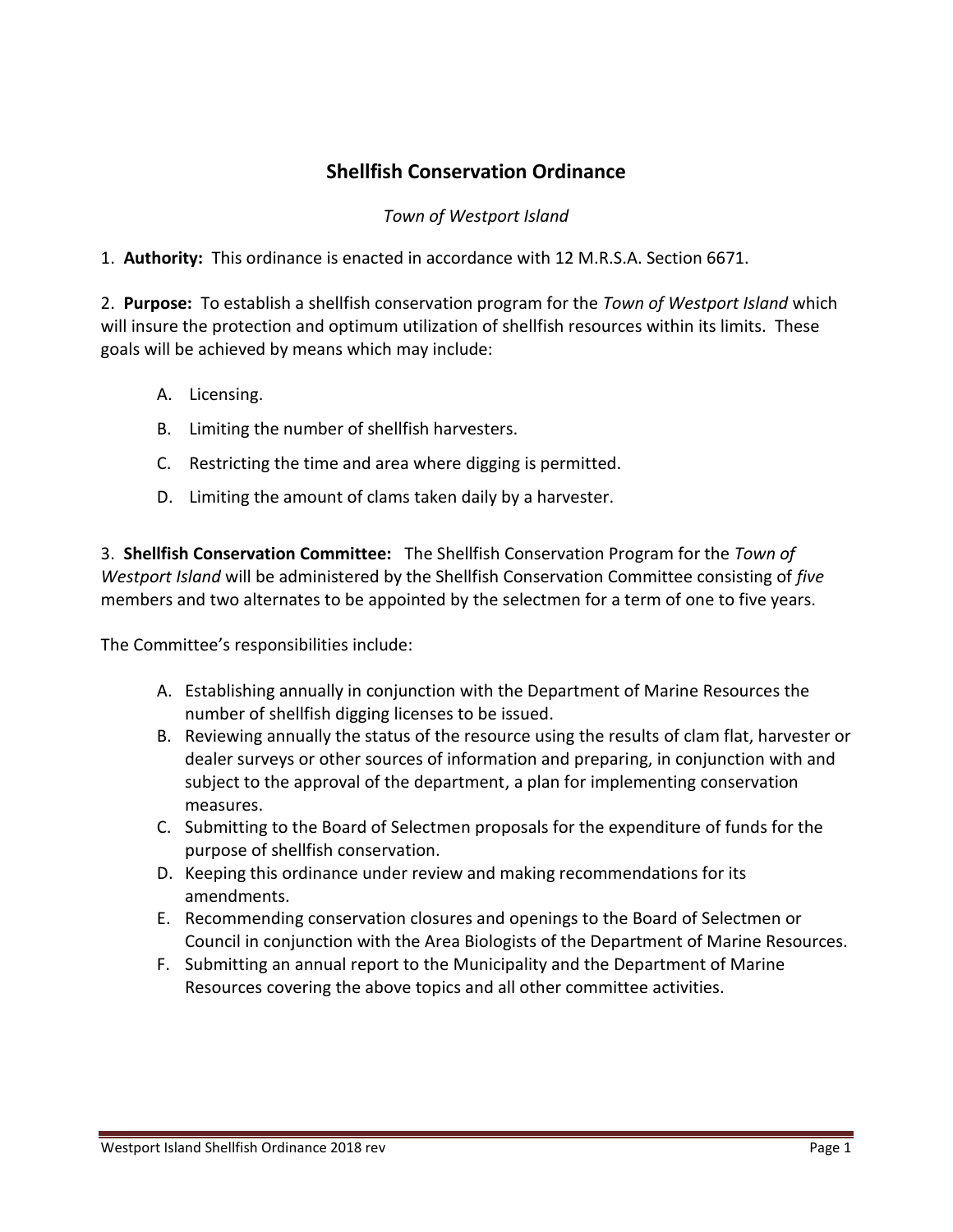#### 4. **Definitions:**

- A. **Resident:** the term "resident" refers to a person who has been domiciled in this municipality for at least the previous six months prior to the time of their claim of such residence is made.
- B. **Non-resident:** The term "nonresident" means anyone not qualified as a resident under this ordinance.
- C. **Shellfish, Claims and Intertidal Shellfish Resources:** When used in the context of this ordinance the words "shellfish", "clams", and "intertidal shellfish resources" mean soft shell clams (Mya arenaria), quahogs (Mercenaria mercenaris), and razor clams (Ensis directus).
- D. **Municipality:** Refers to the *Town of Westport Island, Maine.*
- E. **Municipal Officers:** For this ordinance, it refers specifically to Town-elected Selectmen.

5. **Licensing:** A Municipal Shellfish Digging License is required. It is unlawful for any person to dig or take shellfish from the shores and flats of this municipality without having a current license issued by this municipality as provided by this ordinance.

A Commercial Digger must also have a valid State of Maine Commercial Shellfish License issued by the Department of Marine Resources.

- A. **Designation, Scope and Qualifications:**
	- 1) *Resident Commercial Shellfish License:* The license is available to residents of the municipality and entitles the holder to dig and take any amount allowable of shellfish from the shores and flats of this municipality.
	- 2) *Nonresident Commercial Shellfish License:* The license is available to nonresidents of the municipality and entitles the holder to dig and take any amount allowable of shellfish from the shores and flats of this municipality.
	- 3) *Residential Recreational Shellfish License:* The license is available to residents and real estate taxpayers of this municipality and entitles the holder to dig and take no more than one peck of softshell clams or one peck of razor clams or one peck of quahogs or one peck of combined clams for personal use in any one day. No person holding a Commercial State of Maine Shellfish License will be permitted to hold a Residential Recreational Shellfish License.
	- 4) *Nonresident Recreational Shellfish License:* The license is available to any person not a resident of this municipality and entitles the holder to dig and take not more than one peck of softshell clams or one peck of razor clams or one peck of quahogs or one peck of combined clams for personal use in any one day. No person holding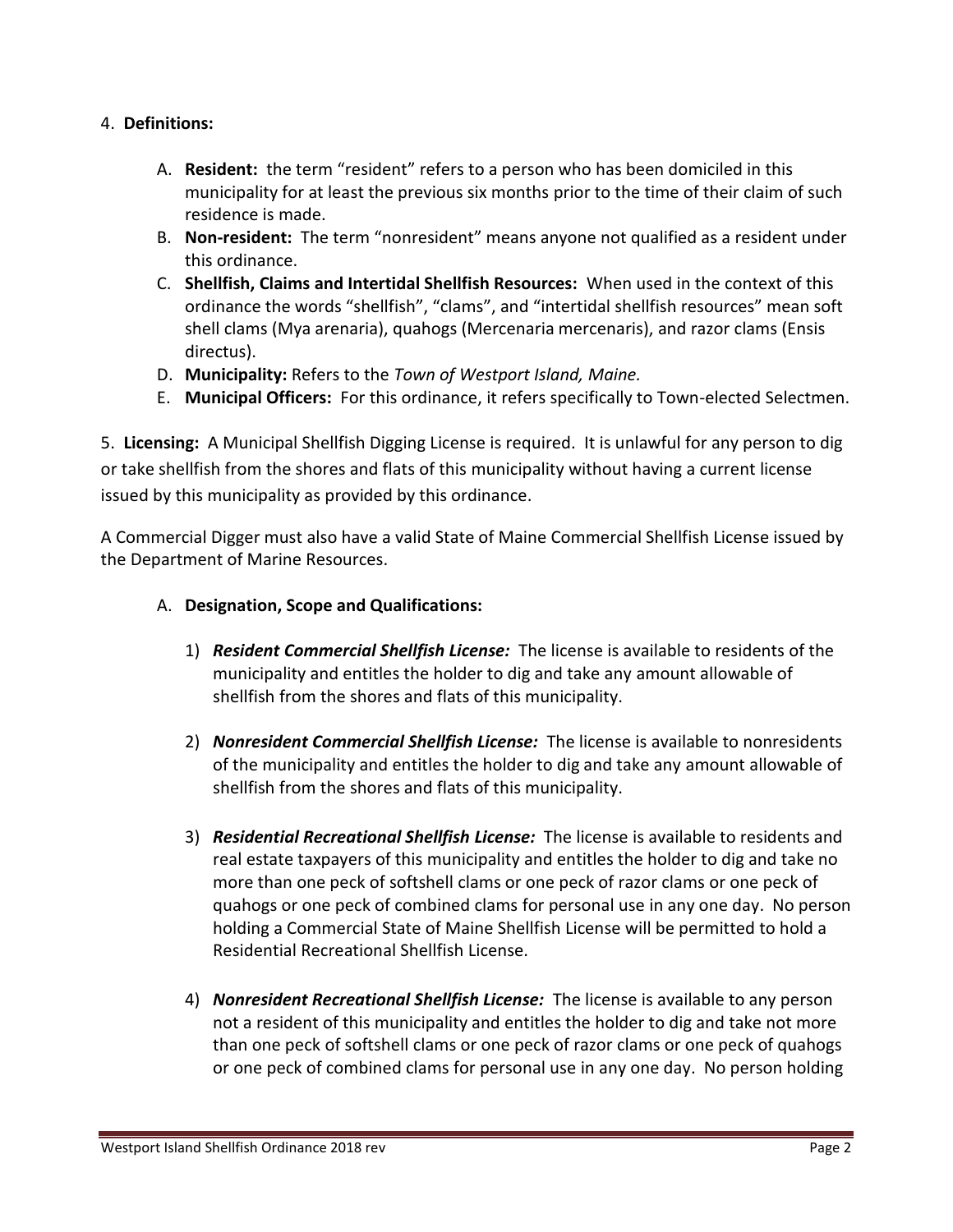a Commercial State of Maine Shellfish License will be permitted to hold a Nonresidential Recreational Shellfish License.

5) *License must be signed:* The licensee must sign the license to make it valid.

B. **Application Procedure:** Any person may apply to the Town Clerk for the licenses required by this ordinance on forms provided by the municipality.

- 1) Contents of Application: The application must be in the form of an affidavit and must contain the applicant's name, current address, birth date, height, weight, signature and whatever information the municipality may require.
- 2) Misrepresentation: Any person who gives false information on a license application will cause said license to become invalid and void.

C. **Fees:** The fees for the licenses are listed in the Town Fee Schedule and must accompany in full the application for the respective license. The Town Clerk shall pay all fees received to the Town Treasurer except for \$1.00 of each license which will be retained by the Clerk as payment for issuing the license. Fees received for shellfish licensing shall be used by the town for shellfish management, conservation and enforcement.

D.1**. Limitation of Diggers:** Clam resources vary in density and size distribution from year to year and over the limited soft clam producing areas of the town. It is essential that the town carefully husband its shellfish resources. If, following a review of the town's clam resources, its size distribution, abundance or the warden's reports, as required by Section 3, the Shellfish Conservation Committee, in consultation with the DMR area biologist, determines that limiting commercial or recreational shellfish licenses is an appropriate shellfish management option for the following year:

1) Prior to February  $1^{st}$  the committee shall report its findings and document recommendations for the allocation of commercial and recreational licenses to be made available for the following license-year to the Commissioner of Marine Resources for concurrence.

2) After receiving approval of proposed license allocations from the Commissioner of Marine Resources and prior to March  $1<sup>st</sup>$ , the Shellfish Conservation Committee shall notify the Town Clerk in writing of the number and allocation of shellfish licenses to be issued.

3) Notice of the number of licenses to be issued and the procedure for application shall be published in a trade or industry publication, or in a newspaper or combination of newspapers with general circulation, which the municipal officers consider effective to reach persons affected, not less than 10 days prior to the period of issuance and shall be posted in the municipal offices until the period concludes.

4) All licenses shall be issued according to DMR Regulation Chapter 7. The total number of non-resident licenses to be issued by a municipality shall be made available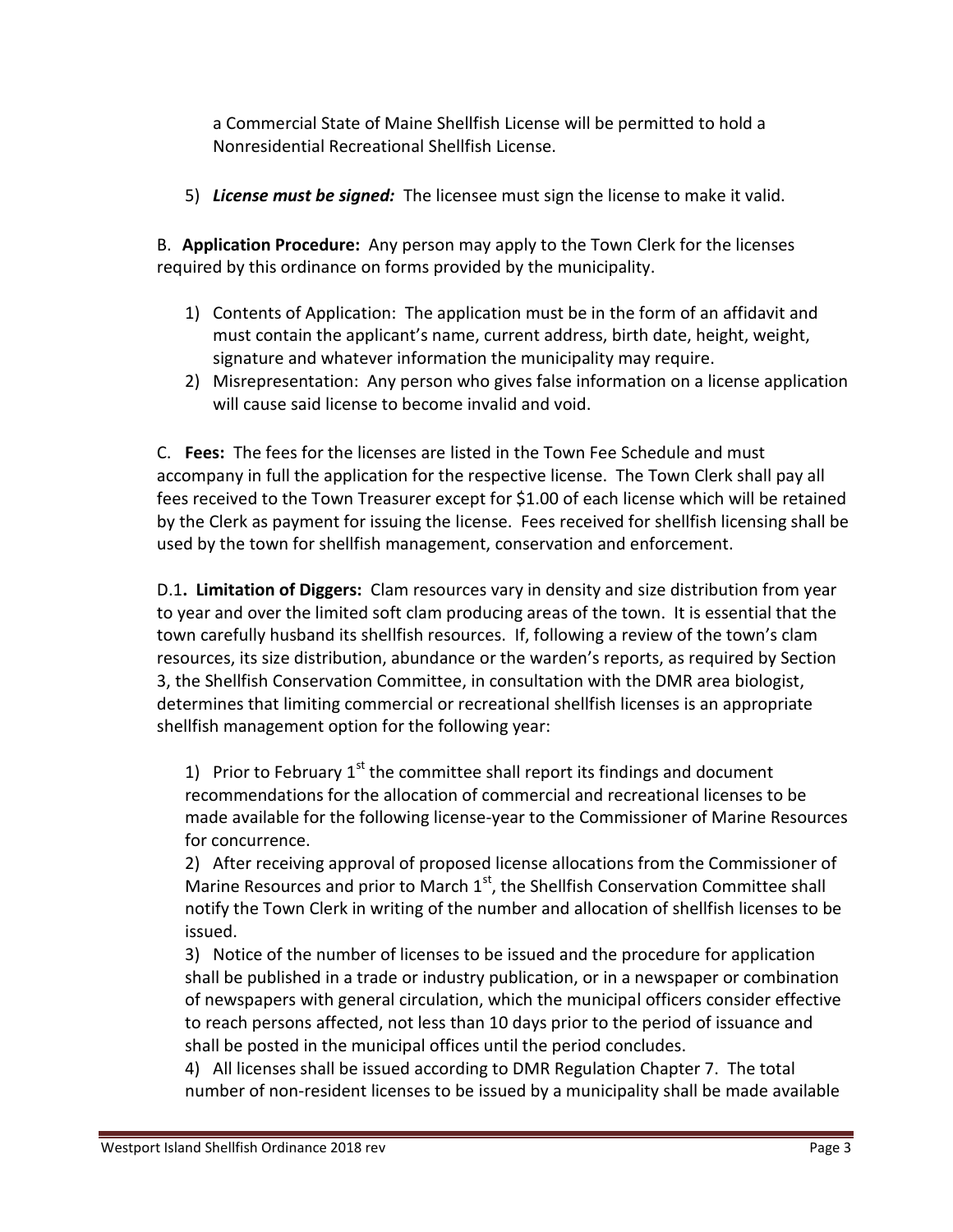from the start of the period of issuance. The Town Clerk shall issue licenses to residents and nonresidents as allocated from *May 1st and until July 31st* after which licenses shall be issued to residents and nonresidents on a first-come, first-serve basis. *5) Licenses may be returned to the town voluntarily, and reissued to another person at the current fee according to the priorities established in this section.*

D.2. **Open License Sales:** Should the Shellfish Conservation Committee determine that limiting shellfish licenses is not an appropriate shellfish management option for one or more license categories for the following year, and unlimited licenses are to be issued, then all unlimited licenses shall be issued according to DMR Regulation Chapter 7.

E. **License Expiration Date:** Each license issued under authority of this ordinance expires at midnight on the last day of April next following date of issuance.

F. **Reciprocal Harvesting Privileges:** Licensees from any other municipality cooperating with this municipality on a joint shellfish management program may harvest shellfish according to the terms of this license.

G. **Fee Waivers:** Recreational shellfish license fees will be waived for applicants 65 years or older and 12 years or younger.

H. **Suspension:** Any shellfish licensee having three convictions for a violation of this ordinance shall have his/her shellfish license automatically suspended for a period of thirty (30) days:

*1) A licensee whose shellfish license has been suspended pursuant to this ordinance may reapply for a license only after the suspension period has expired.*

*2) The suspension shall be effective from the date of mailing of a Notice of Suspension by the Town Clerk to the Licensee.*

*3) Any licensee whose shellfish license has automatically been suspended pursuant to this section shall be entitled to a hearing before the Shellfish Conservation Committee upon the filing of a written Request for Hearing with the Town Clerk within thirty (30) days following the effective date of suspension. The licensee may appeal the decision of the Shellfish Conservation Committee before the Board of Selectmen/Town Council by filing a written Request for Appeal with the Town Clerk within seven (7) days of the decision of the Shellfish Conservation Committee.*

6. **Opening and Closing of Flats:** The Municipal Officers, upon the approval of the Commissioner of Marine Resources, may open and close areas for shellfish harvest. Upon recommendations of the Shellfish Conservation Committee and concurrence of the Department of Marine Resources Area Biologist that the status of shellfish resources and other factors bearing on sound management indicate that an area should be opened or closed, the Municipal Officers may call a public hearing, and shall send a copy of the notice to the Department of Marine Resources. The decision of the Municipal Officers made after the hearing shall be based on findings of fact.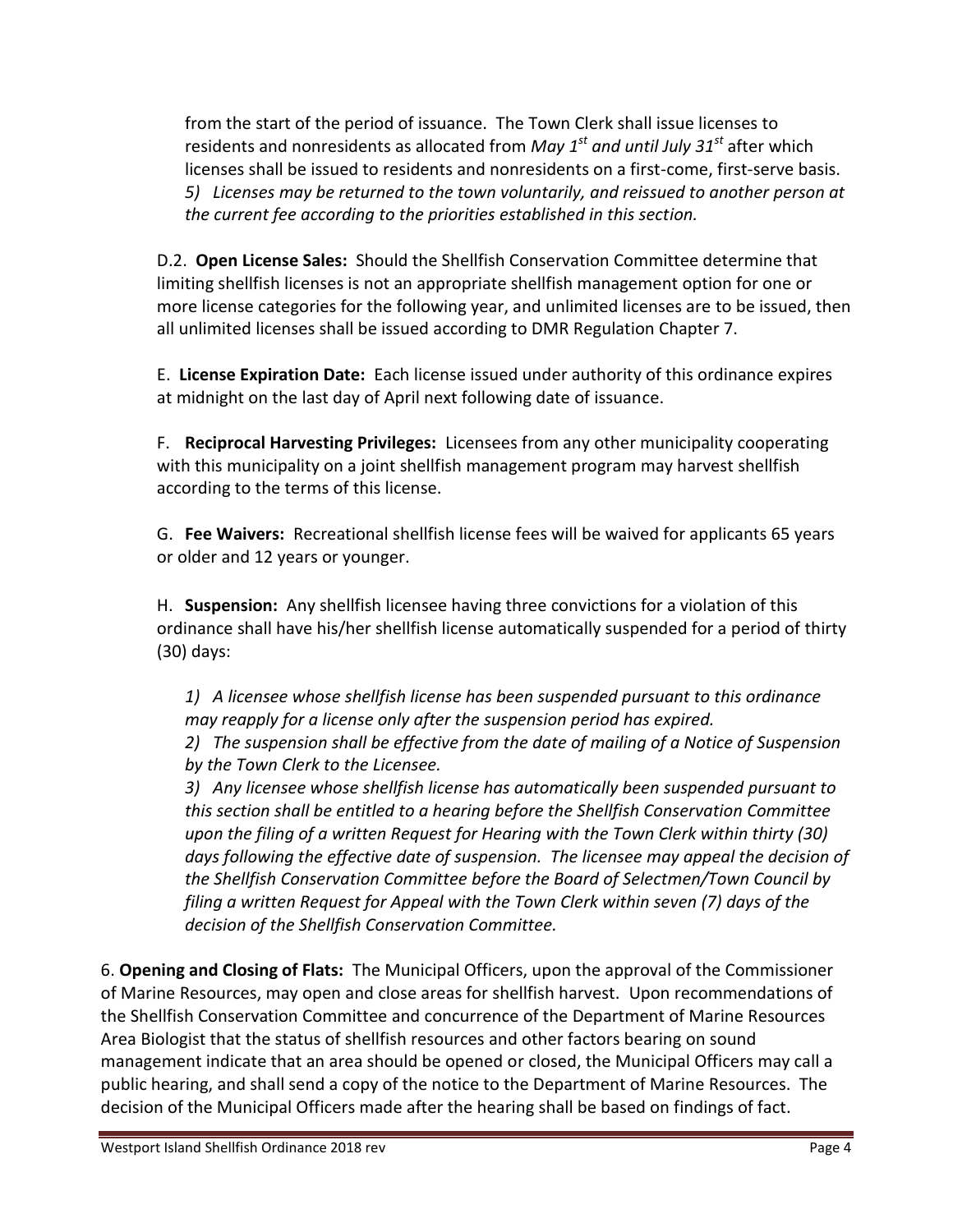It shall be unlawful for any person to harvest, take or possess shellfish from any areas closed by the Town of Westport Island in accordance with DMR Regulation, Chapter 7. Harvesting shellfish in a closed area is a violation of this municipality's ordinance and is punishable under MRSA Title 12 §6671.

Boundaries of conservation closures are explicitly defined in the conservation closure application submitted by the Town of Westport Island to DMR and are part of the resulting permit issued by DMR. These permits are posted at the Town Office and online: [http://www.maine.gov/dmr/shellfish-sanitation-](http://www.maine.gov/dmr/shellfish-sanitation-management/programs/municipal/ordinances/towninfo.html)

[management/programs/municipal/ordinances/towninfo.html](http://www.maine.gov/dmr/shellfish-sanitation-management/programs/municipal/ordinances/towninfo.html)

The Department of Marine Resources (DMR) notifies the public of shellfish harvesting area openings or closings, including changes of area classifications that may result from bacteriological pollution and/or Paralytic Shellfish Poisoning (Red Tide), using the following sources:

- DMR's Shellfish Sanitation Hotline: 1-800-232-4733;
- DMR's Bacteriological Closure website: [http://www.maine.gov/dmr/rm/public\\_health/closures/closedarea.htm;](http://www.maine.gov/dmr/rm/public_health/closures/closedarea.htm) or
- DMR's Red Tide Shellfish Closure website: [http://www.maine.gov/dmr/rm/public\\_health/closures/pspclosures.htm](http://www.maine.gov/dmr/rm/public_health/closures/pspclosures.htm)

7. **Minimum Legal Size of Soft Shell Clams:** It is unlawful for any person to possess soft shell clams within the municipality which are less than two (2) inches in the longest diameter except as provided by the Subsection B of this section.

#### A. *Definitions:*

1) Lot: The word "lot" as used in this ordinance means the total number of soft shell clams in any bulk pile. Where soft shell clams are in a box, barrel, or other container, the contents of each box, barrel, or other container constitutes a separate lot.

2) Possess: For the purpose of this section, "possess" means dig, take, harvest, ship, transport, hold, buy and sell retail and wholesale soft shell clam shell stock.

B. *Tolerance:* Any person may possess soft shell clams that are less than two inches if they comprise less than 10% of any lot. The tolerance shall be determined by count of not less than one peck nor more than four pecks taken at random from various parts of the lot or by a count of the entire lot if it contains less than one peck.

C. *Penalty:* Whoever violates any provision of this section shall be punished as provided by 12 M.R.S.A. Section 6681.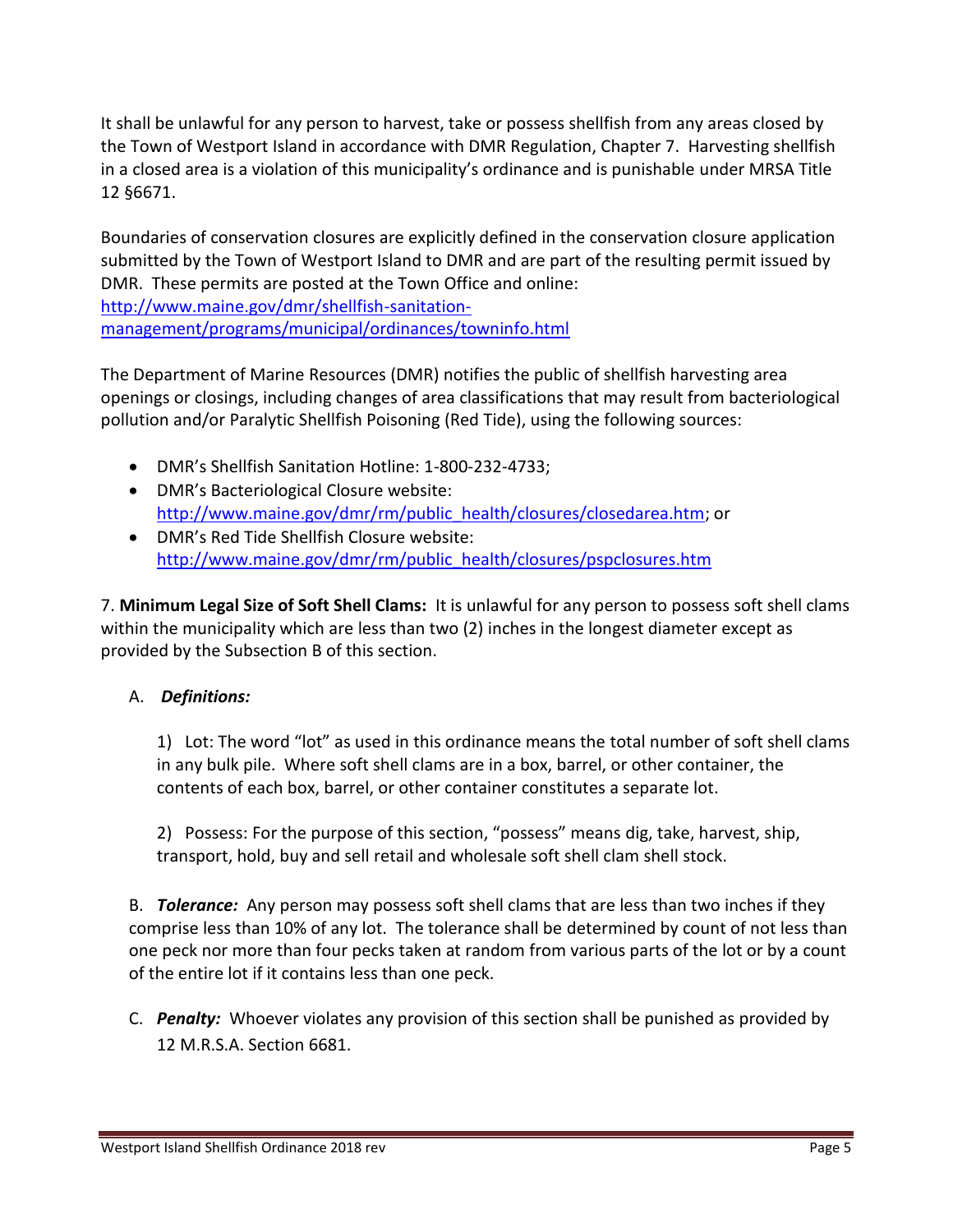8. **Enforcement:** This ordinance shall be enforced by the certified municipal shellfish conservation warden, or by any law enforcement officer appointed by the town, who within one year of appointment must be certified by the Commissioner of Marine Resources.

#### 9. **Possession of License:**

- A. When any person is engaged in an activity, which is licensed under this ordinance, he/she shall, on the request of a law enforcement officer in uniform, exhibit his/her license.
- B. A failure to exhibit a license within a reasonable amount of time, when requested, shall be prima facie evidence that the person is not licensed.

#### 10. **Consent to Inspection:**

- A. Any person who signs an application for a license or receives a license under this ordinance has a duty to submit to inspection and search for violations related to the licensed activities by a law enforcement officer under the following conditions:
	- a. Watercraft or vehicles, and the equipment located on the watercraft or vehicles, which are primarily used in a trade or business requiring a license under this ordinance may be searched or inspected at any time.
- B. Any person who signs an application for a license or receives a license under this ordinance has a duty to permit seizure of evidence in violation of this ordinance found during an inspection or search.
- C. Refusal to permit an inspection or seizure shall be a violation of this ordinance.

11. **Penalty:** A person who violates this ordinance shall be punished as provided by 12 M.R.S.A. Section 6671 (10).

12. **Effective Date:** This ordinance, which has been approved by the Commissioner of Marine Resources, shall become effective after its adoption by the municipality provided a certified copy of the ordinance is filed with the Commissioner with twenty (20) days of its adoption.

13. **Period of Ordinance:** This ordinance shall remain in effect until repealed by the town or rescinded by the Commissioner of the Department of Marine Resources.

14. **Separability:** If any section, subsection or part of this ordinance is for any reason held to be invalid or unconstitutional, such decisions shall not affect the validity of the remaining portions of this ordinance.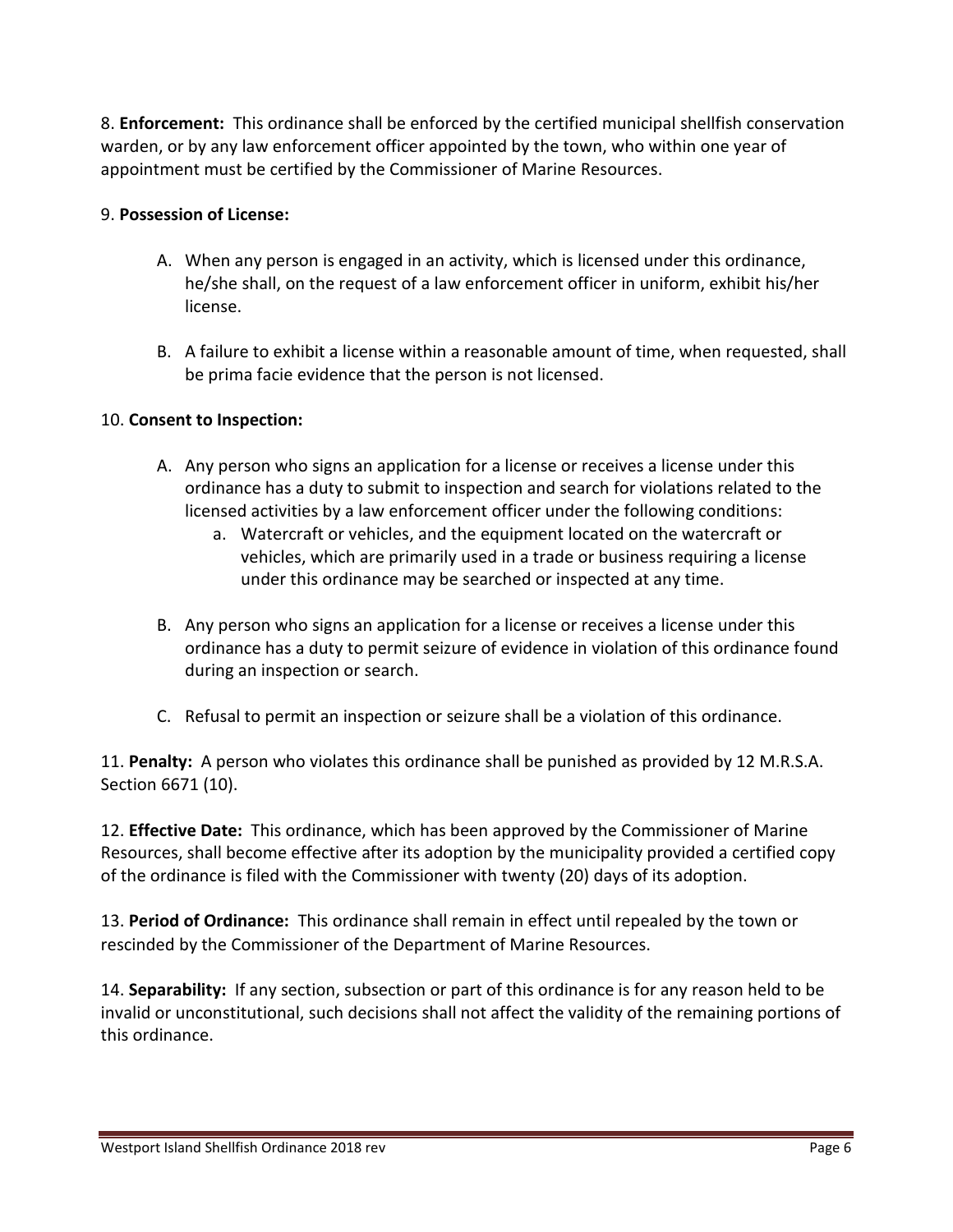15. **Repeal:** Any ordinance regulating the harvesting or conservation of shellfish in the town and any provisions of any other town ordinance which is inconsistent with this ordinance is hereby repealed.

Adopted at Town Meeting: June 23, 2018

Certified: /s/ Gaye D. Wagner Town Clerk